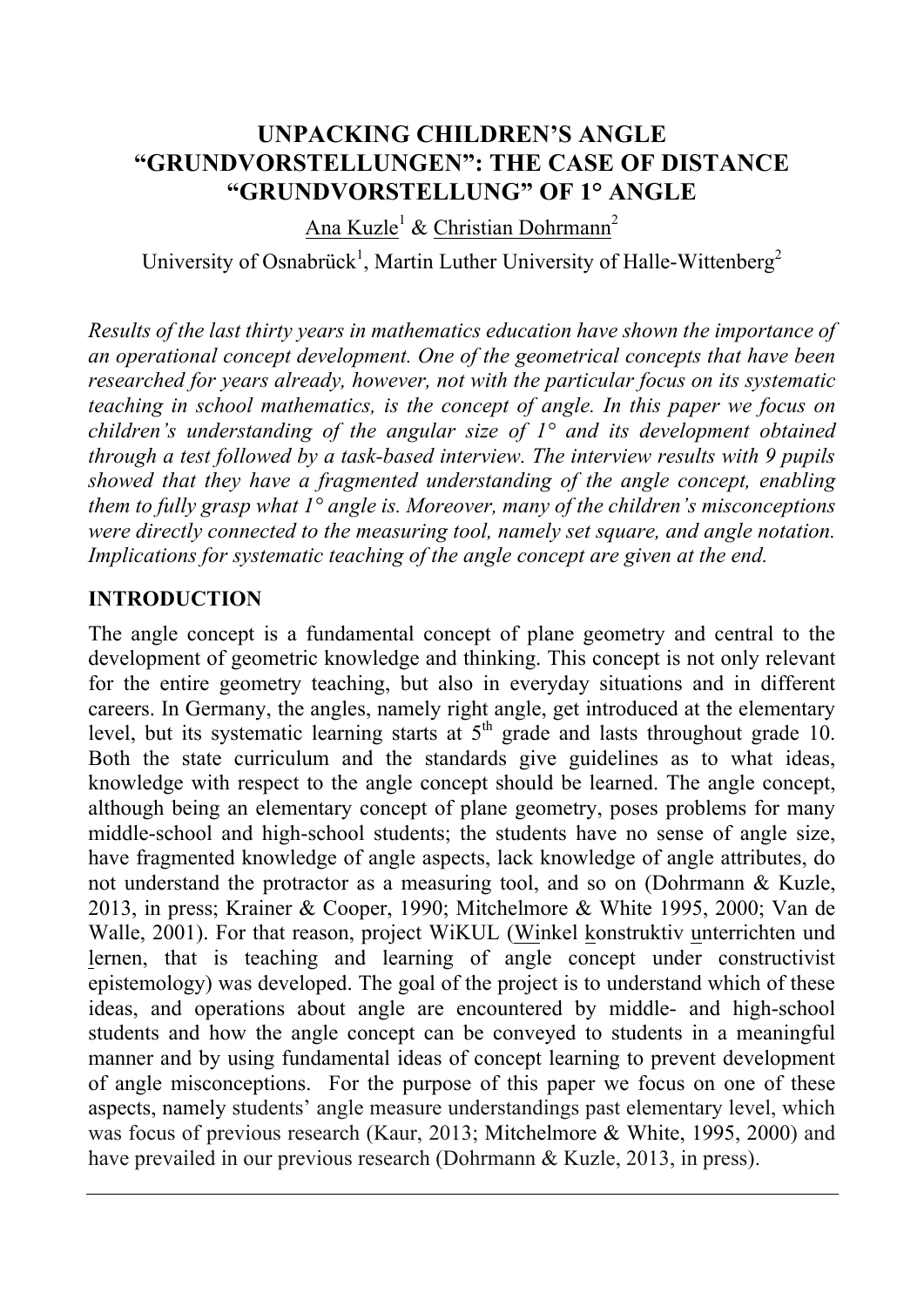### **THEORETICAL PERSPECTIVE**

The nature of the angle concept has been vividly debated for over two thousand years, and the discussion is not close to be over (Krainer & Cooper, 1990). This discussion resulted in three different definitions or aspects as well as different representations being typified in school mathematics. Having this complexity in mind, research has shown that students have serious misconceptions about the concept of angle based on their personal experiences. For that reason a somewhat radical approach is needed to alter preexisting concept structure. With this in mind, the conceptual change theory is becoming more prominent in the mathematics education research to explain student's difficulties in learning mathematical concepts (Posner et al., 1982). According to this this theory, that draws from both Kuhn's sociology of science and Piaget's developmental psychology, learning can occur in two manners: (1) new knowledge is added to the prior knowledge (assimilation) and (2) old knowledge is first reconstructed as a result of disequilibrium or conflict when confronted with new knowledge (accommodation) before the conflict can be resolved or it gets overthrown (rejection) by the learner. Following this process students can then undergo the process of accepting, integrating and using the new concepts.

Though the conceptual change approach has been proven to be a fruitful framework for analyzing student difficulties, it does not exhaustively reflect the complexity of the learning process, student's understanding of a particular concept nor student's learning difficulties. Students due to the fact that mathematical concepts and symbols, which are used in the teaching of mathematics, are often understand essential reasons for these problems with a totally different meaning from what was intended by the teacher (vom Hofe, 1998). For that reason, different concepts of the generation of , mental models" have been developed to counteract these problems. In Germany these mental models, which bear the meaning of mathematical concepts or procedures are called *Grundvorstellungen* (GVs), which emphasize the constitution of meaning as a central aim of mathematical teaching. They can be interpreted as "elements of connection or as objects of transition between the world of mathematics and the individual world of thinking" (vom Hofe, 1998, p. 320), which show structural and functional aspects of a mathematical subject. GVs are not static mental models, which are valid forever, but its generation is a dynamic process of changes, reinterpretations and modifications as involvement with new mathematical subjects takes place. It is a cognitive net in which single GVs are in correlation to others.

GVs cannot be directly studied but require the need to be aware of three different types of behavior, prescriptive (basic idea), descriptive (individual image) and constructive. In mathematical literature, prescriptive notion of angle GVs are given describing adequate interpretations of the core of the respective mathematical contents which are intended by the teacher in order to combine the level of formal calculating with corresponding real live situations. For instance, from a normative aspect (basic ideas) of 1° angle can be the amount of openness between the two rays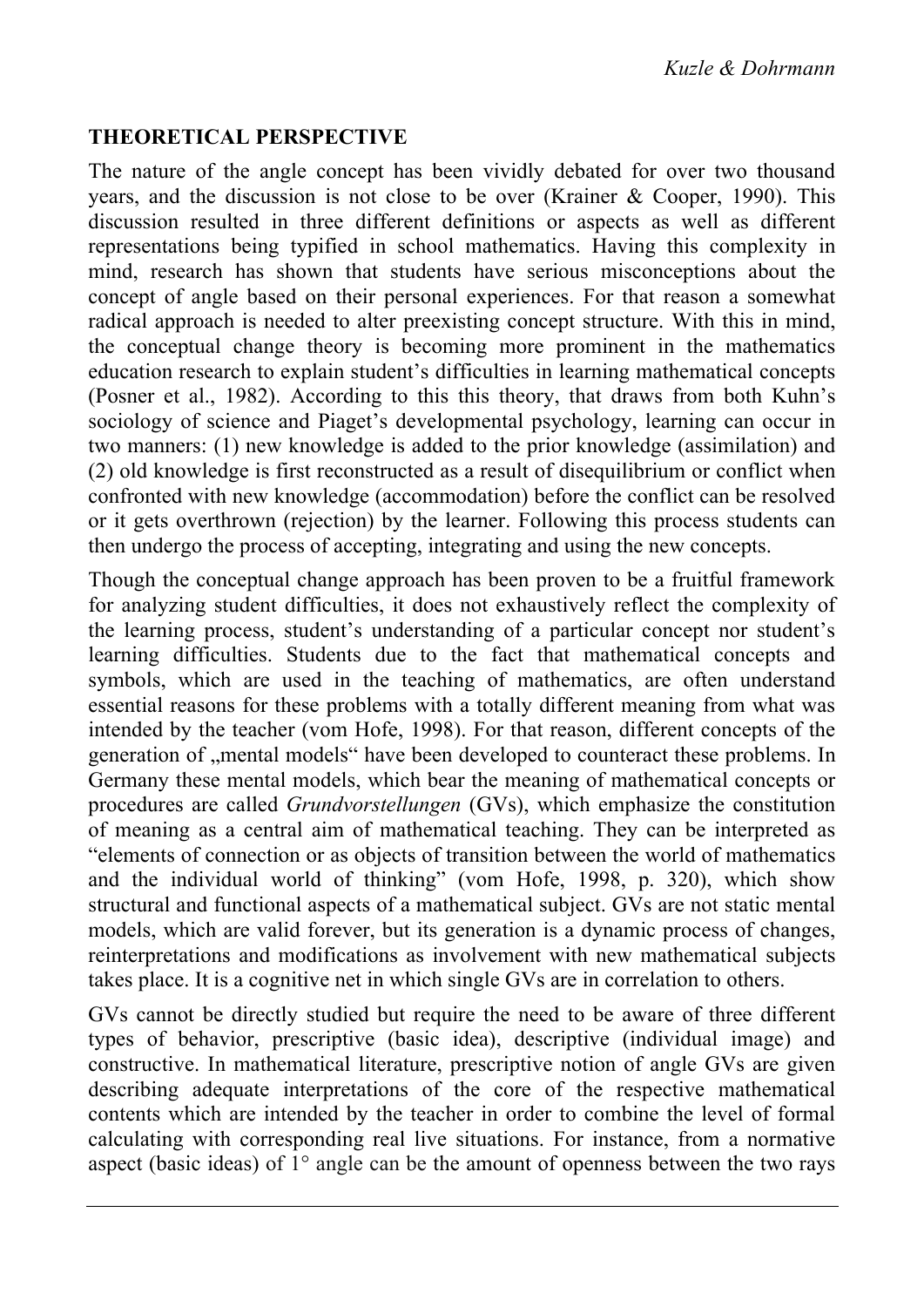of an angle, which corresponds to 360<sup>th</sup> part of the circle circumference with *degree* as a unit of measure equal to it, which openness is so small (on paper) that one can barely see the difference between the too rays. However, descriptive notion focuses on describing ideas and images, which students actually have and which usually more or less differ from the relevant mathematical thoughts intended by mathematical instruction. Thus, in the teaching-learning context it is important that the teacher specifies an adequate basic idea of 1<sup>°</sup> angle, so that the students do not generate an image detached from it, such as 1° being understood as a Euclidean distance between the two rays or as measure of the extent of a two-dimensional shape. The third perspective focuses on developing and confronting students with learning situations that would allow them to change, rebuild, and refine their individual images.

In summary, when thinking about the teaching-learning process, the first focuses on ideas that has to be formatted by the students, the second on images, which have been activated by a student and third initiated by the teacher as a result of faulty or not fully developed basic ideas. In this paper we focus on the process of teaching-learning of the angle measure of 1° with the interplay between individual images and basic ideas, and how these can lead to the constitution of basic ideas of the students in a psychological sense.

### **METHODOLOGY**

The study took place in a Montessori comprehensive school in the state of Saxony. We administered a WiKUL test to approximately 300 students in grade 5 to grade 10. The purpose of the test was to grasp and understand their existing ideas and aspects about the angle concept, and to obtain an image for the understanding of the concept and the associated operations. The students had 45 minutes for the test. The test items were aligned with the Saxon curriculum and consisted of two types of items, that focused on the following two aspects: (a) intra-mathematical knowledge on both grade and across-grade tasks, and (b) patterns of thinking in application tasks about the angle concept (Dohrmann & Kuzle, in press). A special test item was used, namely Anna-letter developed by Thomas Jahnke, as a source of data for the pupils' individual images about the angular size of 1°. In this data source a 12-years old bright girl by the name of Anna is introduced asking students for an advice or help. For the purpose of our study, Anna-letter focused on asking the pupils to help Anna understand what 1° angle is:

Dear …,

Yesterday we repeated angles in math class. Our teacher wanted to know what 1° is. With the question I was totally overwhelmed. Although I know that we have constantly used this, I cannot exactly explain what 1° means. Can you please help me? Maybe you can also draw a sketch.

Thank you and best regards, Anna.

This item was used for  $5{\text -}10^{\text{th}}$  graders. By using this data source and through children's communication, representations and arguments, we obtained an insight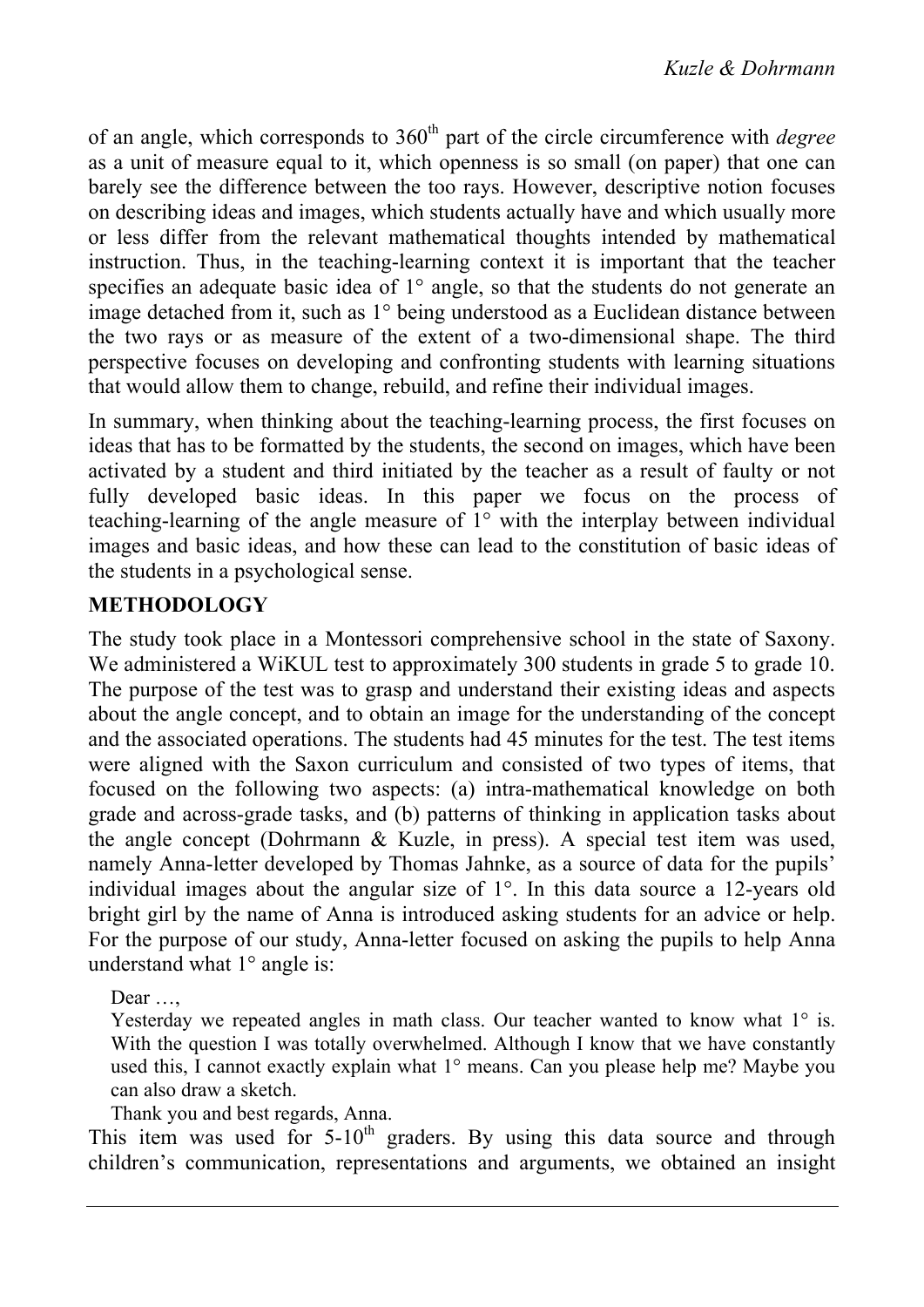into children's images about the 1° angle. The analysis of Anna–letters occurred in several steps where both inductive and deductive methods were used as suggested by Patton (2002). The analysis showed that pupils held many different images about 1<sup>°</sup> angle (Dohrmann & Kuzle, in press) with distance GV about the  $1^{\circ}$  angle being highly coded and across different grades (ca. 10% of children). This GV was assigned when word distance was used in the verbal explanation, and/or when 1° was equated with a distance measure (e.g.,  $1^{\circ}$ =1mm,  $1^{\circ}$  equals distance between two dashes on the set square).

To confirm written explanation and to better understand this GV, nine pupils were chosen on the basis of their contrasting responses (GVs and misconceptions) about the angular size of 1° and interviewed; two from grades 5 and 6, one from grades 7, 8 and 9, and two from grade 10. The interviews lasted ca. 15-20 minutes and focused on student's elaboration of Anna-letter and how this GV developed. In addition, another instrument was used, namely Anna-video. In it a girl Anna measures the angle as described by each pupil in the Anna-letter; she measured the angle by measuring the distance between the two rays, concluding that since the distance between the two rays equals 1mm, the angular size corresponded to 1°.



Figure 1: Anna-video.

The children were supposed to comment on Anna's solution and give us a better understanding of their image by explaining their notion, refining, rejecting or rethinking their distance GV. In other words, we were interested how the children deal when confronted with new experiences and challenges as explainer earlier.

This data was again analyzed using content with contrasting comparative methods (Patton, 2002). To increase the reliability of the study, both authors coded the data separately and meet to discuss the codes. When agreement was meet, the code was assigned.

### **CHILDRENS' DISTANCE GRUNDVORSTELLUNGEN OF 1° ANGLE**

A summary of findings is presented in terms of children's distance image(s) in angle context, their understanding of 1° angle given through elaboration and arguments on the basis of their Anna-letter and reaction to Anna-video, and relationship among their identification of 1° angle and its representation on paper and set square. Brief descriptions are provided for the categories with quotes from participants.

*Individual image of "distance" in angle context* – in mathematics, from a normative perspective distance is a function that describes how apart objects are. In the angle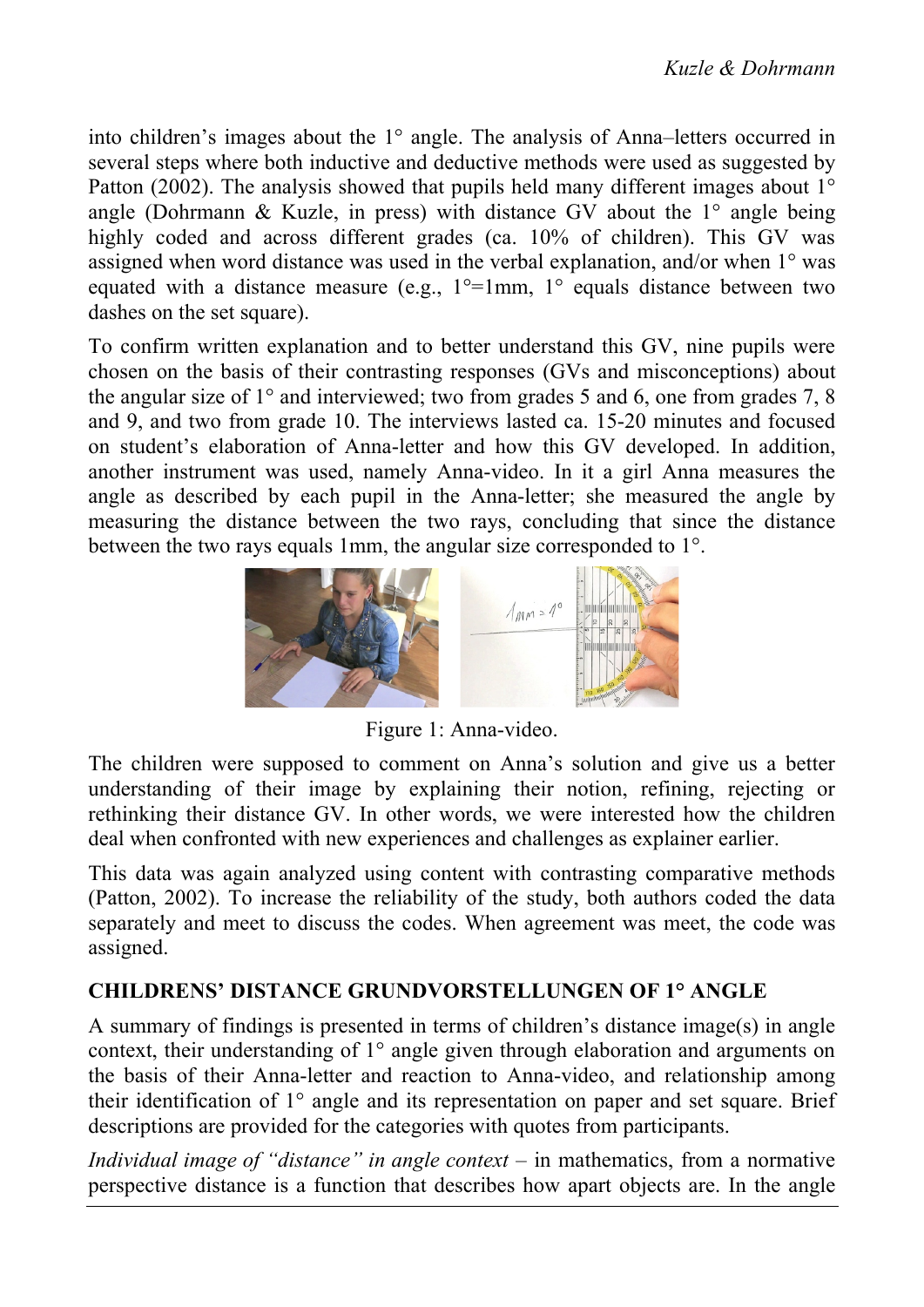context the normative aspect of distance is described as the length of the unit circle arc enclosed by a particular angle. However, the descriptive perspective exhibited by the participants was different. They held three different images of distance GV with respect to 1° angle: (1) the distance between the two dashes on the set square which was equal to 1mm ( $N=3$ ), (2) the 1 mm distance between the two half-rays ( $N=3$ ), and (3) the length of the arc closed by the  $1^{\circ}$  (N=3). First image was observed by Lynn  $(5<sup>th</sup> grade)$ , Elli  $(5<sup>th</sup> grade)$ , and Toni  $(7<sup>th</sup> grade)$ . These children showed the 1<sup>°</sup> angle on the set square; it was identified as a plane between zero and two dashes on the set square. However, the distance between the dashes was then estimated to 1mm and equated with the 1° angle.

Lynn: Well, I just thought that 1mm …So when I have here the set square, that here between the two lines maybe 1mm is …

Toni  $(7<sup>th</sup> \text{ grade})$  argued similarly, but by using the half-circle scale.

Toni: So, I'd say that for instance here on the set square 1° is 1mm here on the circular edge marking.

Joanna ( $6<sup>th</sup>$  grade), Toni ( $7<sup>th</sup>$  grade), and Mike ( $8<sup>th</sup>$ ) similarly identified 1° degree as 1mm "distance" but between the two half-rays, whereas Elaine  $(10<sup>th</sup> \text{ grade})$  as 1cm distance. Ally  $(6^{th}$  grade), Jess  $(9^{th}$  grade) and Layla  $(10^{th}$  grade) associated the "distance" with the arc length. For instance, Jess viewed it as  $360<sup>th</sup>$  part of circle, which had the length of 1mm. Based on the sample we can conclude that independent of the grade level, pupils held these different misconceptions about the 1° angle. Hence, these different sub-misconceptions were stabile throughout grades 5 to 10. Moreover, the source for some was traced to the tool itself, namely the set square, used in all grades when teaching and learning the angle concepts.

*Individual image of 1° angle on the basis of Anna-instruments given through elaboration and arguments* – children differently reacted to Anna-video. Four pupils tried to make sense of the newly acquired information by trying to make connections to their own learning. At the end they assigned it to another way of measuring an angle. Hence, they accommodated the new technique into their existing scheme.

Elaine: I'm not sure, maybe one can measure an angle like that. I think, when she would have measured the angle a bit further, then it would have become bigger, the distance… However, I guess that it does not make a difference how much one extends the dashes.

Five pupils after trying to make sense of it, consciously rejected the new technique.

Jess: I would tell her [Anna], that one has to differently lay the set square. So one lays it onto the angle where zero is und that one reads it off like that, but yeah I write it myself incorrectly.

Interviewer: At what point would you say that you wrote it down incorrectly?

Jess: Well I assumed the same ideas… I also measured it from the top and the said to myself '1mm is also 1°'. But when I think about it, it is clear to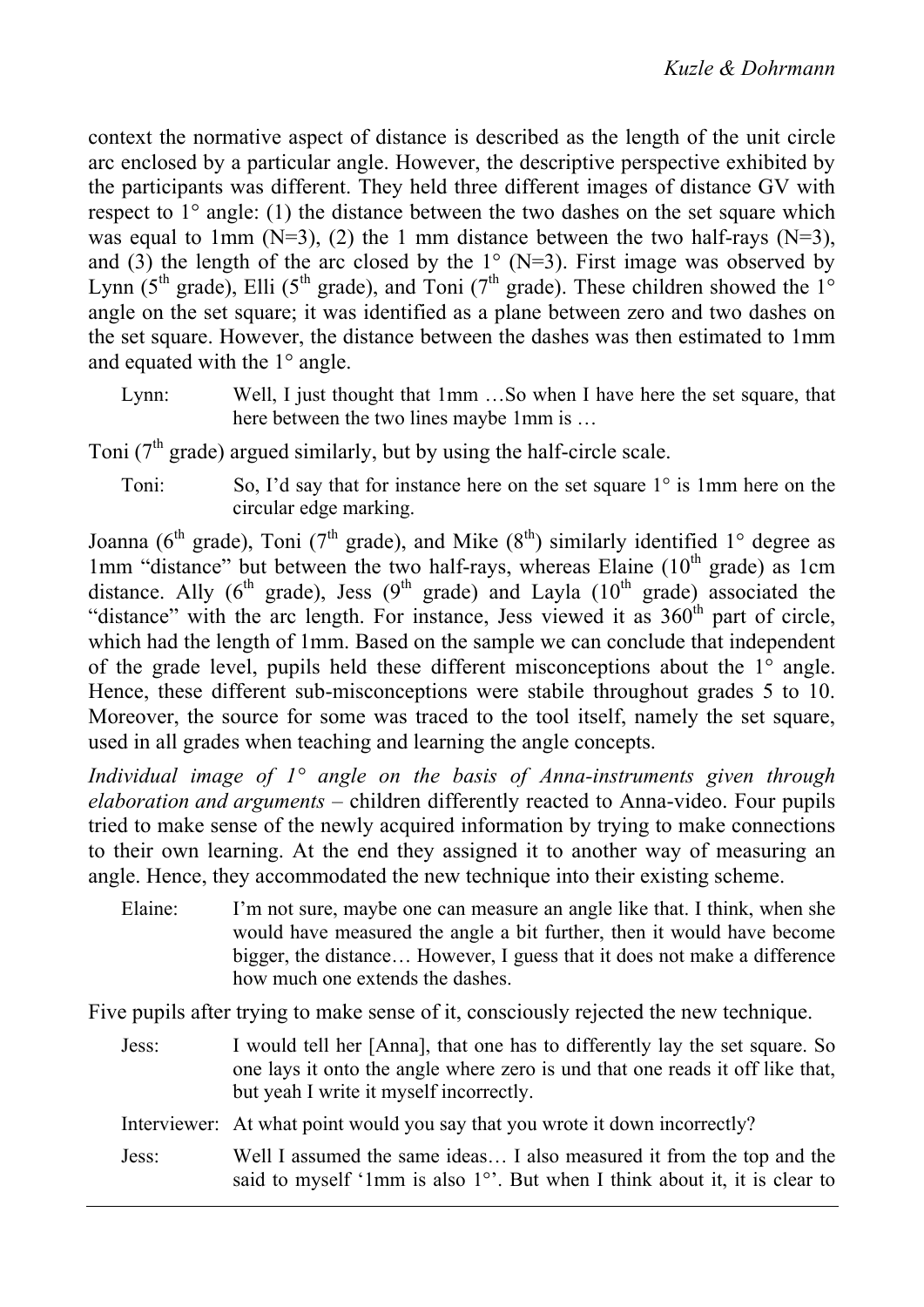me, that that is not correct and that I also incorrectly lied down the set square.

As shown in this one excerpt, as a consequence they got aware how their explanations using mathematically inappropriate language led Anna to false actions. These few excerpts show that pupils generated multiple related ideas for this situation. In other words, conceptual change was exhibited allowing children to challenge their written and verbal explanation about the 1° concept. These were exhibited on two meta-levels: language and situation. In the former certain words and formulations were used to describe the distance GV that could be interpreted in different manner. However, the children used the word "distance" in a non-linear context, as they could not find another word for it, such as "angle openness". In the latter, Anna-letter and Anna-video were seen as two independent entities. The ideas from the video were regarded as a new concept that got either accommodated or rejected.

*Relationships among identification of 1<sup>o</sup> angle and its representation* – the pupils identified 1° angle on the set square and represented in then on paper. Collectively, the pupils identified 1° angle either along the leg of the set square or on the half-circle scale. More precisely, four pupils identified it as an angle between first two dashes on the leg, whereas only two pupils as an angle between any to dashes lying next to each other on the leg of the set square. Three students referred to the half-circle scale; similar to the above description, two pupils identified it as an angle between any two dashes next to each on the half-circle scale. Surprisingly, one student, Joanna ( $6<sup>th</sup>$  grade), claimed  $1<sup>°</sup>$  angle not existing on the set square.

|  | Interviewer: And now show me a $1^{\circ}$ angle on it [set square]. |  |  |
|--|----------------------------------------------------------------------|--|--|
|--|----------------------------------------------------------------------|--|--|

| Joanna: | That doesn't work since it [scale] begins with $10^{\circ}$ . So, it's a bit difficult to |
|---------|-------------------------------------------------------------------------------------------|
|         | measure.                                                                                  |
|         |                                                                                           |

Interviewer: One cannot see 1<sup>°</sup> angle on the set square?

Joanna: Nah-ah … This is merely 170°, when one doesn't have an entire half-circle.

Pupils were then asked to draw 1° angle using the set square or the protractor. Collectively almost all pupils identified 1° angle as a part of plane bounden by two half-rays and an arc. That is, as a part of plane bounded by the arc and close to the vertex; what was "outside" of the arc was not identified as 1° angle.

Elaine: That's 1°. Interviewer: Show it one more time. Elaine: Here and here, so here behind would be 1°...Well, maybe here would also be 1°, because when one … so I have here… nah, in fact it has to be here in the front.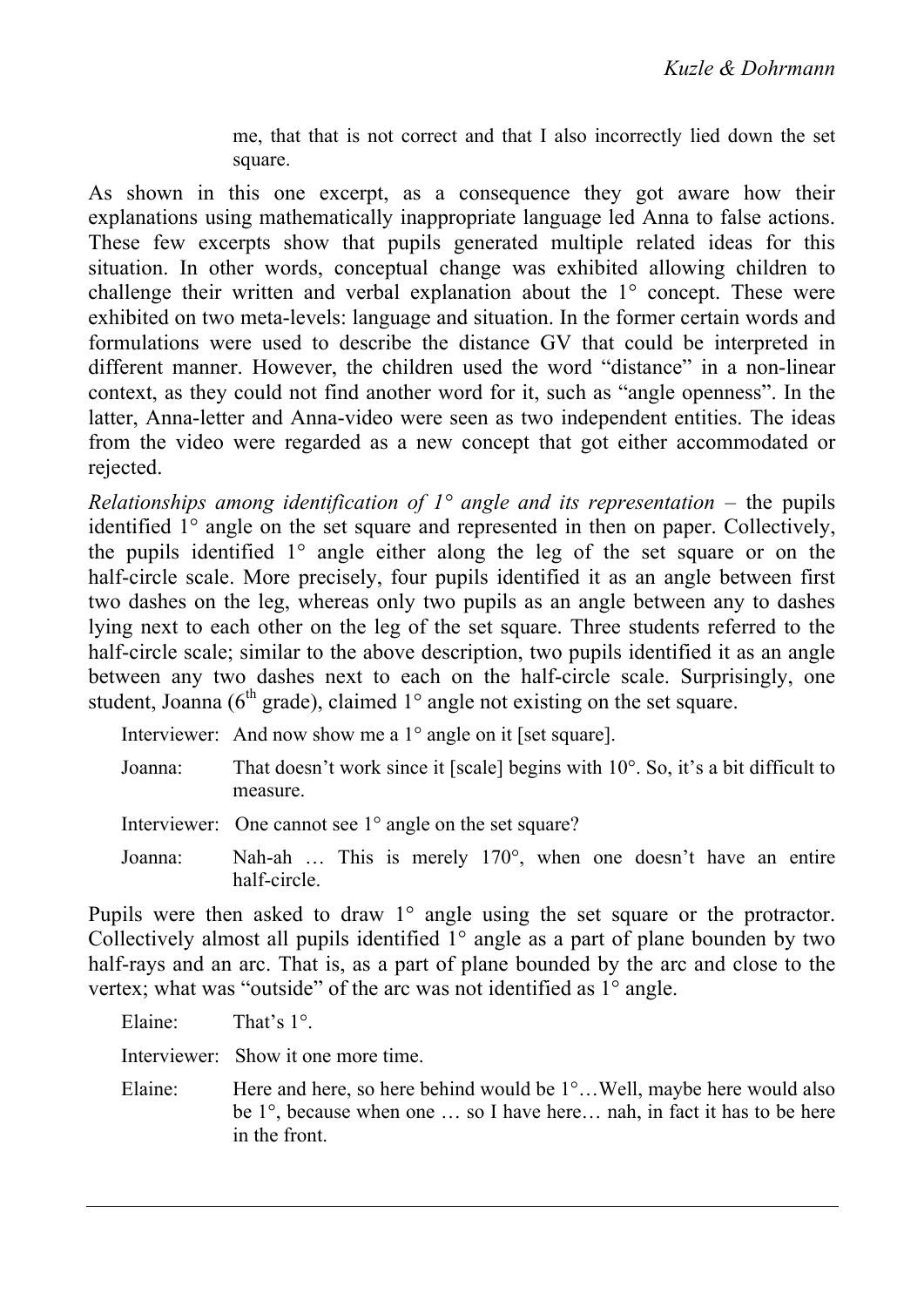

Figure 2: Elaine's identification of 1° angle through fixation on angle notation.

Hence, 1° angle was identified through notation. Such fixation on notation enabled the conceptual understanding of the angle concept; she thought about extending the rays, but then concluded that 1mm would not come out. At the end 1° angle was again equated to 1mm, where 1mm was the Euclidean distance between the two rays and part of the angle enclosed the by vertex and plane bounded by the 1mm length. Similar behavior was observed with other participants. Thus, interplay between both ideas about 1° angle and its notation allowed for developing deep misconception not only about 1° angle, but angle concept and its main ideas.

## **CONCLUSIONS**

The results presented here show that students have a fragmented understanding of the angle concept as shown in previous studies. However, we have shown that the development from grade 5 to grade 10 continues to cause a rising gap between the angle concept and its main ideas. In particular as a consequence pupils cannot fully grasp what 1° angle is, cannot fully describe it or show it, and reject fallible actions of others. Different misconceptions, such as notation fixation, can severely inhibit identification or construction of adequate images. Secondly, the results have shown that some children do have the mathematical understanding of  $1^{\circ}$  angle, but missing appropriate mathematical language competencies to communicate their thinking. Thirdly, many of children's misconceptions were directly connected to the set square. Through the routine tasks procedures were learned and practiced, without building a deeper understanding of the tool and its affordances, which then inhibited conceptual understanding of the angle concept and its operations. Moreover, the tool emphasizes the static angle perspective, but is not suitable for developing the dynamic angle perspective.

The pupils cannot assimilate the ideas given by the teacher, nor can these be transferred into the pupil's mind. Children construct their own images, ideas, and models based on the available teaching-learning situations. As a result of this and other research (e.g., Dohrmann & Kuzle, 2013; Kaur, 2013; Mitchelmore & White, 1995, 2000), we advocate for teaching and learning concept oriented towards the student, on the understanding and the application with respect to the angle concept on the basis of a GV-grounded access and by using a didactically more appropriate angle tool. In more details, the process of teaching and learning focused on transposing basic ideas on the one hand, and being sensible for the individual images on the other hand, are didactical means for inviting students developing adequate meaning of mathematical concepts. We are currently developing materials for teachers and